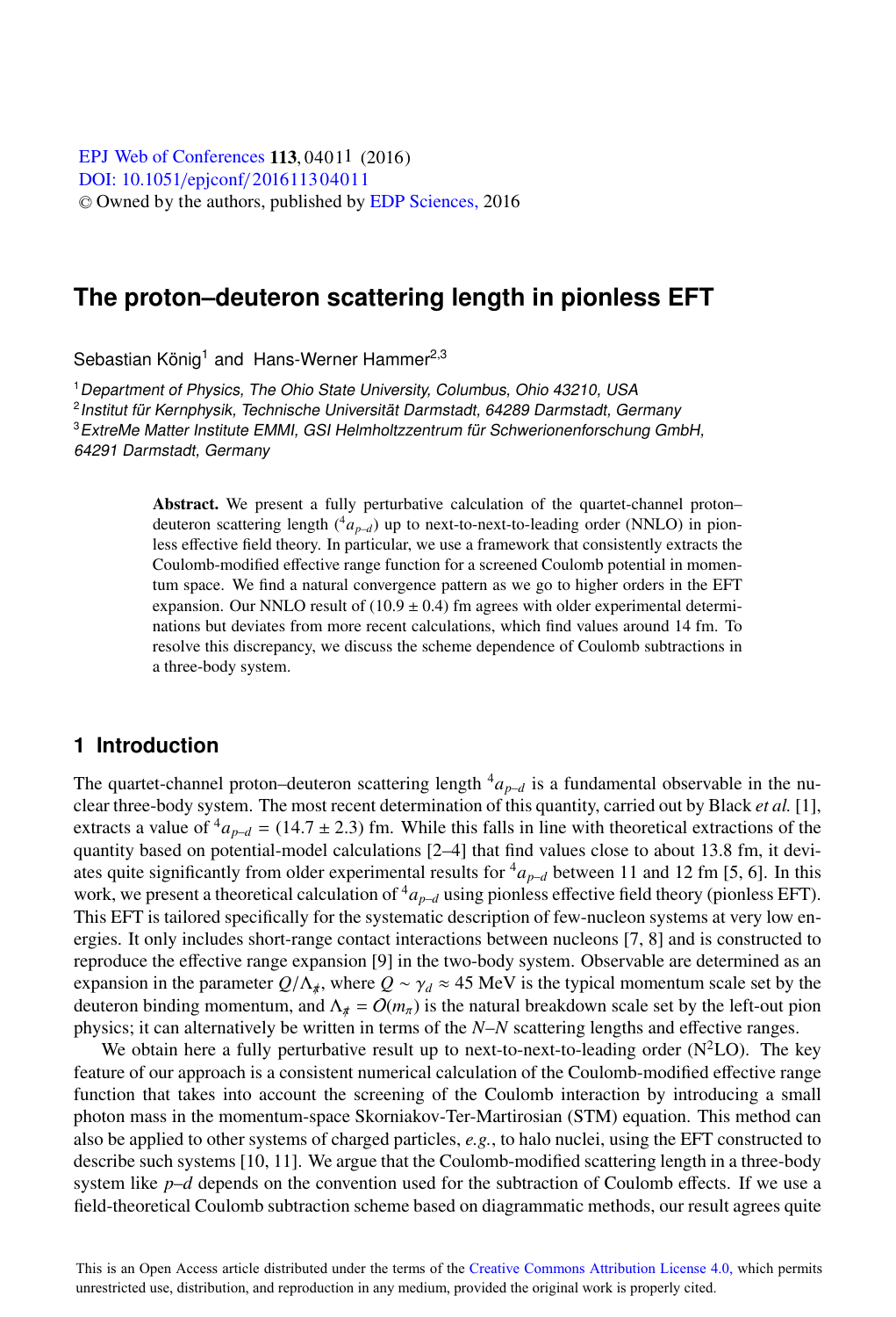well with the older experimental determinations. With a two-body subtraction scheme that mimics the approach taken by configuration-space potential model calculations, we can achieve good agreement with 13.8 fm. For a more detailed discussion of the results presented here we refer the reader to Ref. [12].

### **2 Formalism**

For the purpose of this paper, the relevant part of the pionless EFT Lagrangian is

$$
\mathcal{L} = N^{\dagger} \left( iD_0 + \frac{D^2}{2M_N} \right) N - d^{i\dagger} \left[ \sigma_d + \left( iD_0 + \frac{D^2}{4M_N} \right) \right] d^i + y_d \left[ d^{i\dagger} \left( N^T P_d^i N \right) + \text{h.c.} \right] + \mathcal{L}_{\text{photon}} \,, \tag{1}
$$

including a nucleon field *N* (doublet in spin- and isospin space) and a single auxiliary dibaryon field *d<sup>i</sup>* corresponding to the deuteron-channel  $({}^{3}S_{1})$ . The electromagnetic sector is included via the covariant derivative  $D_{\mu} = \partial_{\mu} + i e A_{\mu} \hat{Q}$  (with the charge operator  $\hat{Q}$  and the photon field  $A_{\mu}$ ) and a kinetic term for the photons included in Lphoton. It suffices here to keep only so-called *Coulomb photons*, which simply correspond to a static potential between charged particles. More details of the formalism can be found, for example, in Ref. [13] and earlier references therein.

The full leading-order dibaryon propagator  $\Delta_d(p_0, \mathbf{p})$  is obtained by dressing the bare expression with nucleon bubbles to all orders and matching  $-y_d^2 \Delta_d(p_0 = k^2/M_N, \mathbf{p} = \mathbf{0})$  to the effective range expansion around the deuteron pole,  $k \cot \delta_d = -\gamma_d + \frac{\rho_d}{2}(k^2 + \gamma_d^2) + \cdots$ , for renormalization [7, 8]. For the parameters, we use  $\gamma_d = \sqrt{M_N E_d} = 45.7022(1)$  MeV [14] and  $\rho_d = 1.765(4)$  fm [15]. To perform a strictly perturbative calculation up to  $N^2LO$  as described in Ref. [16], it is convenient to define  $D_d(E; q) \equiv (-i) \cdot \Delta_d (E - q^2/(2M_N), q)$  and expand this as

$$
D_d(E; q) = D_d^{(0)}(E; q) + D_d^{(1)}(E; q) + D_d^{(2)}(E; q) + \dots = -\frac{4\pi}{M_N y_d^2} \frac{1}{-\gamma_d + \sqrt{3q^2/4 - M_N E - i\varepsilon}}
$$
  
 
$$
\times \left[1 + \frac{\rho_d}{2} \frac{\left(3q^2/4 - M_N E - \gamma_d^2\right)}{-\gamma_d + \sqrt{3q^2/4 - M_N E - i\varepsilon}} + \left(\frac{\rho_d}{2} \frac{\left(3q^2/4 - M_N E - \gamma_d^2\right)}{-\gamma_d + \sqrt{3q^2/4 - M_N E - i\varepsilon}}\right)^2 + \dots\right].
$$
 (2)

The deuteron wavefunction renormalization is defined as the residue of  $\Delta_d$  at the bound-state pole, and its perturbative expansion can be read off from Eq. (2).



Figure 1.  $O(\alpha)$  diagrams involving Coulomb photons (a,b,c), and integral equation for the full (*i.e.* strong + Coulomb) scattering quartet-channel amplitude  $\mathcal{T}_{full}$  (d). A single line represents a nucleon whereas the deuteron is expressed as a double line.

In Fig. 1(a-c) we show the  $O(\alpha)$  Feynman diagrams that are relevant for our  $p-d$  scattering calculation. With the operation  $A \otimes B = \frac{1}{2\pi^2} \int_0^A dq q^2 A(\dots, q)$ , where  $\Lambda$  denotes a momentum cutoff used for the numerical solution, the integral equation represented by Fig. 1(d) can be written as

$$
\mathcal{T}_{\text{full}} = -M_N y_d^2 \left( K_s - \frac{1}{2} K_{\text{bub}} \right) + \mathcal{T}_{\text{full}} \otimes \left[ M_N y_d^2 D_d \left( K_s - \frac{1}{2} K_{\text{bub}} \right) \right],\tag{3}
$$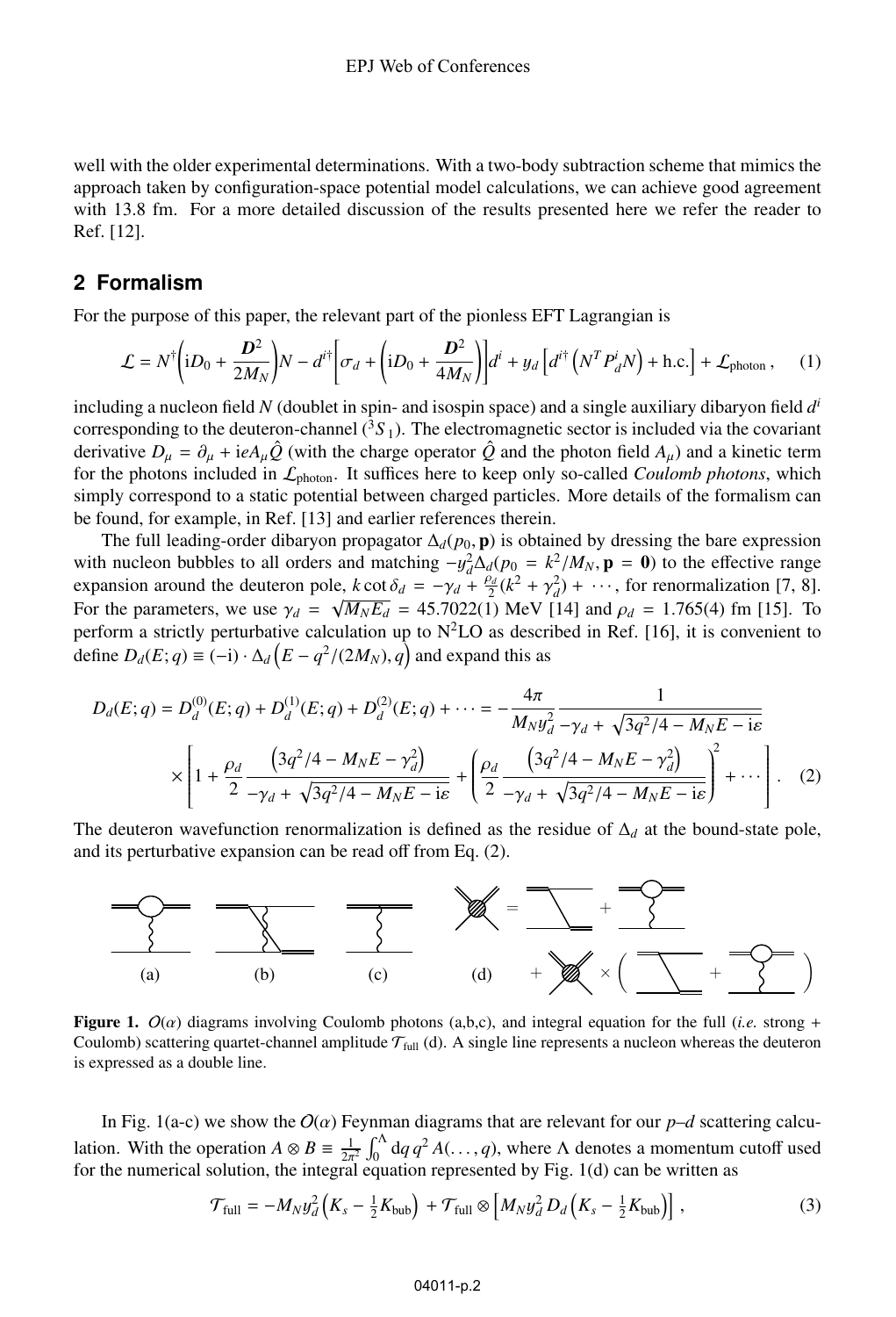where  $K_s(E; k, p)$  corresponds to the one-nucleon exchange diagram and  $K_{\text{bub}}(E; k, p)$  is given by Fig. 1(a). Explicit expressions for these kernel functions, as well as for  $K_{\text{box}}(E; k, p)$  and  $K_{\text{tot}}(E; k, p)$ , represented by Figs. 1(b) and (c), respectively, are given in Ref. [12]. The latter two play a role as we go to higher orders in the perturbative expansion, as discussed below. The equation for the pure Coulomb amplitude  $\mathcal{T}_c$  is obtained by omitting  $K_s$  in Eq. (3). From the on-shell amplitudes  $\mathcal{T}_{full}(E_k; k, k)$  and  $\mathcal{T}_{c}(E_k; k, k)$  with  $E_k = 3k^2/(4M_N) - \gamma_d^2/M_N$  we obtain the full and pure Coulomb phase shifts, respectively, and then calculate the Coulomb-subtracted  $\delta_{\text{diff}}(k) = \delta_{\text{full}}(k) - \delta_{\text{c}}(k)$ . This is then used in the Coulomb-modified effective range expansion (ERE),

$$
C_{\eta,\lambda}^2 k \cot \delta_{\text{diff}}(k) + \gamma_{p-d} h_{\lambda}(\eta) = -\frac{1}{4a_{p-d}} + O(k^2) , \ \ \eta = \frac{\gamma_{p-d}}{2k} , \ \ \gamma_{p-d} = 4\alpha M_N/3 , \tag{4}
$$

to determine the scattering length  ${}^4a_{p-d}$ . The  $\lambda$  here denotes a small photon mass that is used to regulate the otherwise singular photon-exchange diagrams. It has to be taken to zero in order to obtain physical results. A key feature of our approach is that we keep a nonzero photon mass throughout the calculation and consistently calculate the screened Coulomb functions as

$$
C_{\eta,\lambda}^2(k) = \left| 1 + \frac{2M_N}{3\pi^2} \int_0^{\Lambda} \frac{dp \, p^2 Z_0 \mathcal{T}_c(E; p, k)}{p^2 - k^2 - i\varepsilon} \right|^2 \ , \ h_{\lambda}(\eta) = \frac{3k^2}{2\alpha M_N} \frac{1}{\pi} P \int_0^{\Lambda} dq \, \frac{C_{\eta,\lambda}^2(q)}{(q+k)(q-k)}, \quad (5)
$$

and then evaluate  $^{4}a_{p-d}$  at  $\lambda = 0$  by extrapolation. This approach is based on the general modified ERE derived by van Haeringen and Kok [17].

All quantities discussed here have perturbative expansions. Higher order corrections are generated primarily by the effective range,  $\gamma_d \rho_d \sim Q/\Lambda_{\star}$ , as shown in Eq. (2). Similarly, Fig. 1(c) ( $K_{\rho_d}$ ) is formally a range correction. The diagram shown in Fig. 1(b),  $K_{box}$ , was counted as a higher-order correction by Rupak and Kong [18]. We present here results in this "RK" scheme as well as for an alternative " $O(\alpha)$  counting that includes this diagram already at LO, *i.e.*, iterating it together with the other diagrams shown in Fig. 1(d) [13].

#### **3 Results and discussion**

In Fig. 2 we show our results for  ${}^4a_{p-d}$  as a function of the regulating photon mass  $\lambda$ . In the left panel, we use exactly the procedure described in the preceding section and find that the two counting schemes are practically indistinguishable at  $N^2LO$ . The very weak  $\lambda$ -dependence allows us to unambiguously extrapolate to  $\lambda = 0$  and obtain, at N<sup>2</sup>LO,  ${}^4a_{p-d} = (10.9 \pm 0.4)$  fm. This agrees with older experimental determinations [5, 6] but deviates from the more recent determination of Black *et al.* [1] and potentialmodel calculations [2–4].

The conclusion, however, is not to dismiss the latter, but to carefully analyze where the discrepancy might come from. We note that in our EFT framework, it is natural to define the pure Coulomb sector by keeping only the diagrams without strong interaction between the proton and the deuteron, *i.e.*, Figs. 1(a) and (c). The leading diagram, Fig. 1(a), has some contributions from the short-range substructure of the deuteron because the photon only couples to a nucleon bubble. This is a threebody effect. Configuration-space potential-model calculations, on the other hand, subtract Coulomb effects purely at the two-body level [19]. We can mimic this scheme by defining the pure-Coulomb sector through a simple Yukawa potential, which keeps the photon-mass screening but contains no three-body effects. As shown in the right panel of Fig. 2, this procedure gives a result compatible with  ${}^4a_{p-d} \approx 13.8$  fm, *i.e.*, good agreement with potential-model calculations, but it is somewhat unsatisfactory from the EFT perspective. We conclude that the Coulomb-modified scattering length should be called a subtraction-scheme-dependent quantity, at least for the scattering of composite particles.